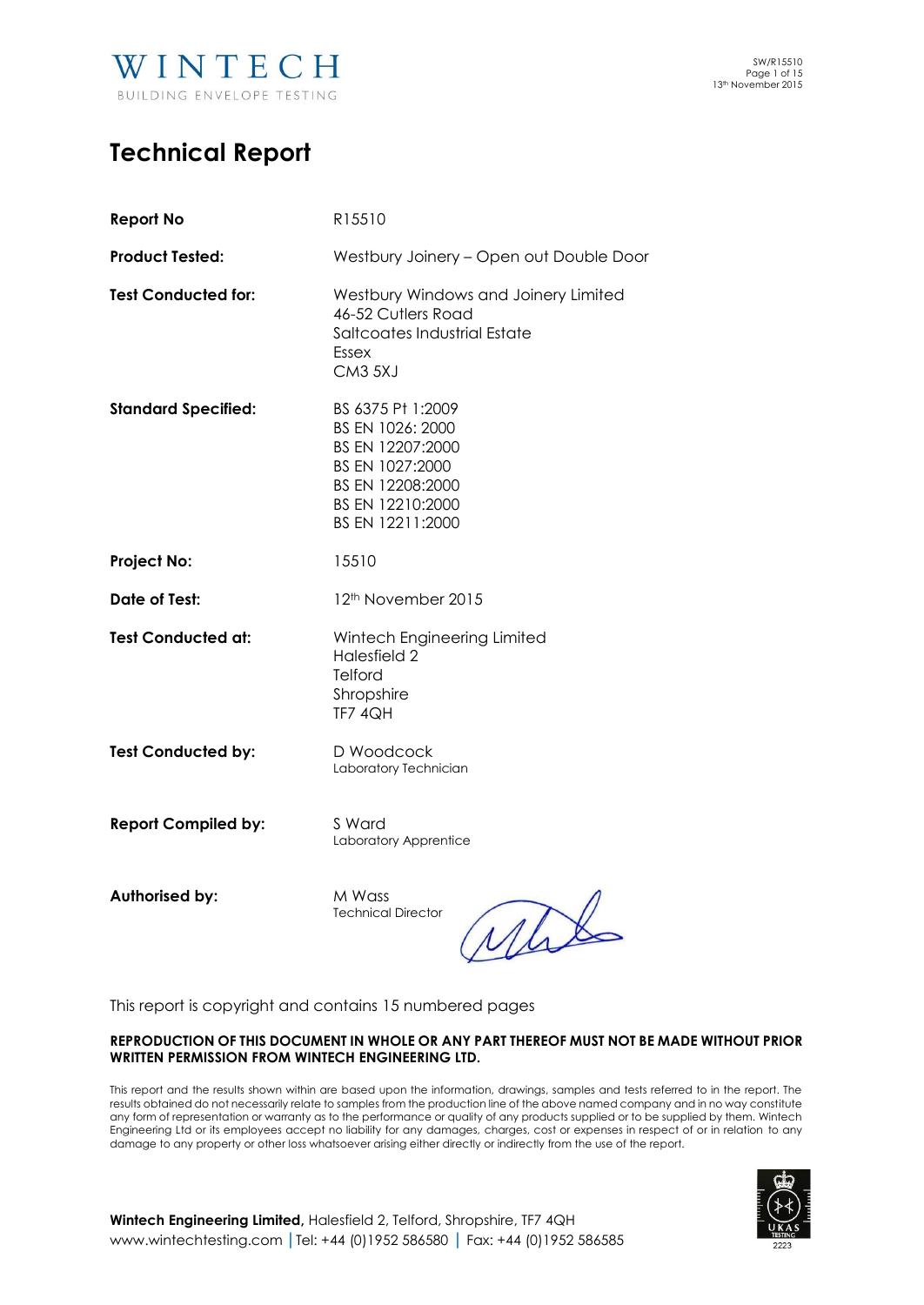

## **Contents**

- Page No. 1. Introduction 3 2. Summary of Test Results 3 3. Description of Test Sample<br>4. Test Arrangement 6 4. Test Arrangement 5. Test Procedures 6. Test Results 10
- 6. Test Results 10
- 7. System Drawings 15

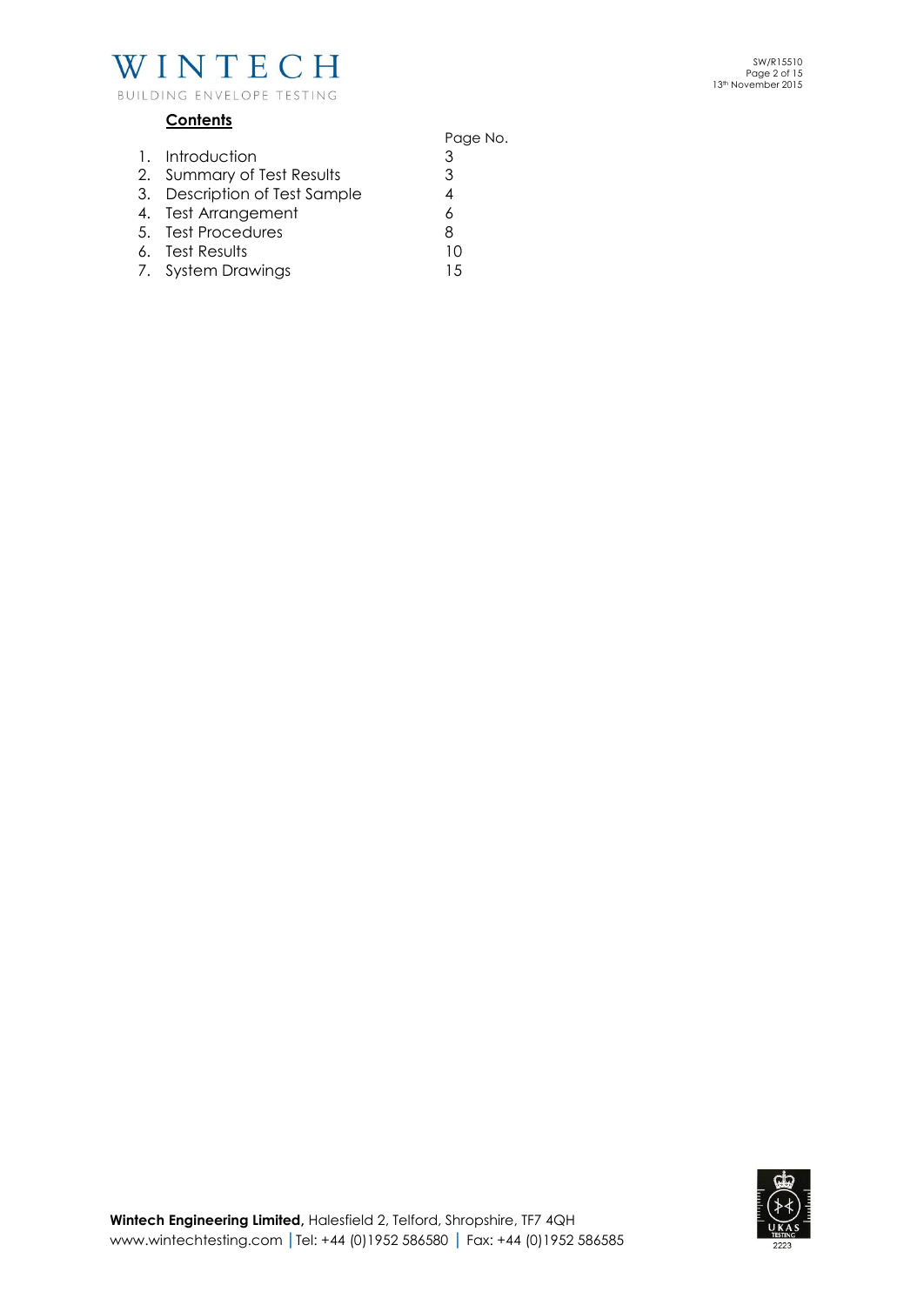

#### **1. Introduction**

This report describes tests conducted at the test laboratory of Wintech Engineering Ltd to a door sample on behalf of Westbury Windows and Joinery Ltd.

The test sequence was conducted on the 12<sup>th</sup> November 2015 in order to determine the weather tightness of the sample. The test methods were in accordance with the following standards as per the request of Westbury Windows and Joinery Ltd.

| Windows & Doors, Air Permeability test method    | BS EN 1026: 2000     |
|--------------------------------------------------|----------------------|
| Windows & Doors, Air Permeability classification | BS EN 12207: 2000    |
| Windows & Doors, Watertightness test method      | BS EN 1027: 2000     |
| Windows & Doors, Watertightness classification   | BS EN 12208: 2000    |
| Windows & Doors, Wind Resistance test method     | BS EN 12211: 2000    |
| Windows & Doors, Wind Resistance classification  | BS EN 12210: 2000    |
| Performance of Windows & Doors, Classification   | BS 6375 Part 1: 2009 |
| and Guidance for Weather Tightness               |                      |

Wintech Engineering Ltd is accredited by the United Kingdom Accreditation Service as UKAS Testing Laboratory No. 2223.

#### **2. Summary of Results**

The following summarises the results of testing carried out, in accordance with the relevant testing & classification standards.

|                  | <b>Test Method &amp; Classification</b><br><b>Standard</b> | Achieved<br><b>Max. Test Pressure</b> | <b>Classification</b> |
|------------------|------------------------------------------------------------|---------------------------------------|-----------------------|
| Air Permeability | BS EN 1026: 2000<br>BS EN 12207: 2000                      | 600 Pa                                | Class 3               |
| Water Tightness  | BS EN 1027: 2000<br>BS EN 12208: 2000                      | 750 Pa                                | E750                  |
| Wind Resistance  | BS EN 12211:2000<br>BS EN 12210: 2000                      | 1200 Pa                               | С3                    |

More comprehensive details are reported in Section 6.

#### **Note: These results are valid only for the conditions under which the test was conducted**

**Note: All measurement devices, instruments and other relevant equipment were calibrated and traceable to National Standards.** 

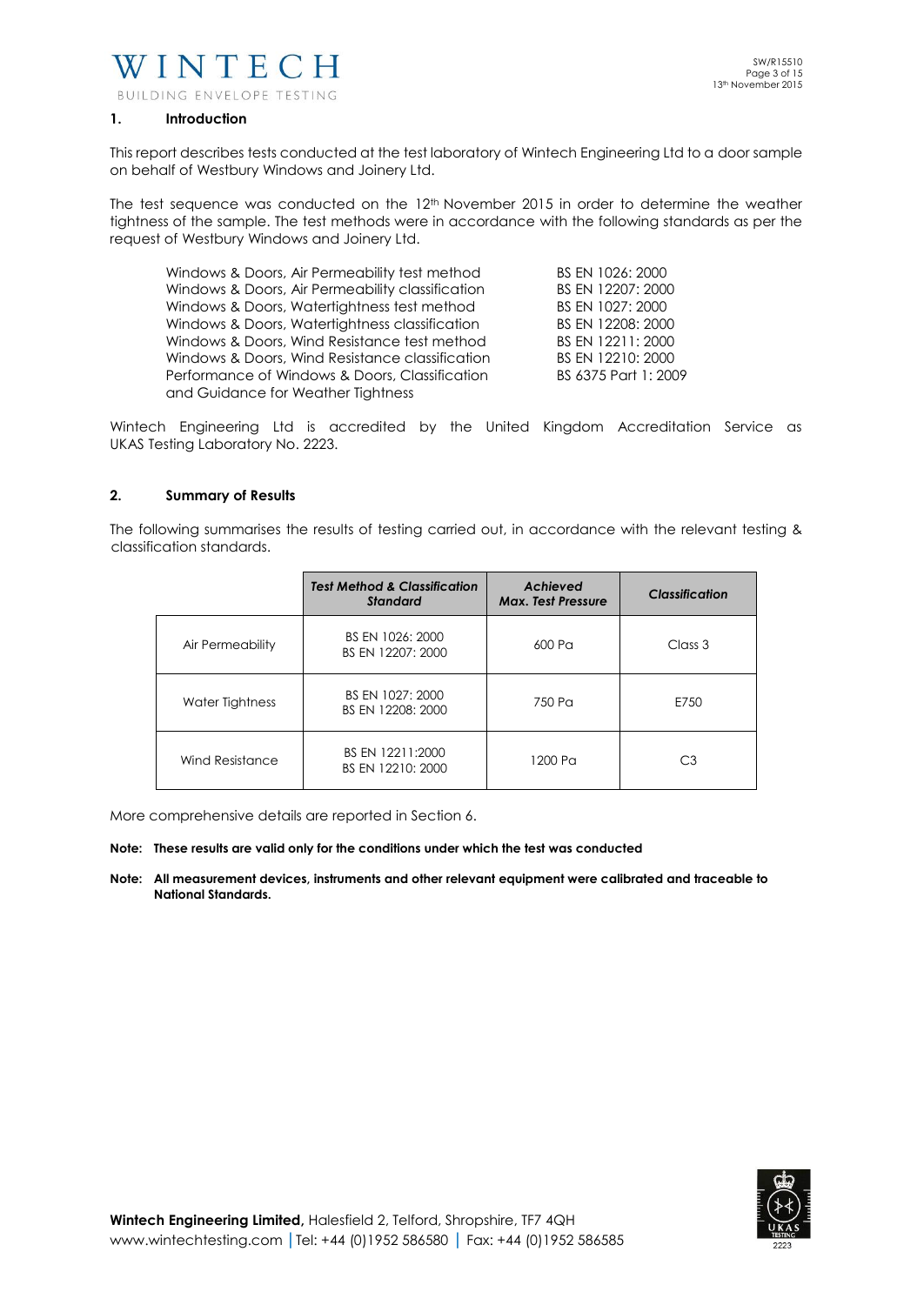

## **3**. **Description of Test Sample**

| Product range name:       | WESTBURY FRENCH DOOR |
|---------------------------|----------------------|
|                           | (DOUBLE DOOR)        |
| <b>Configuration:</b>     | NON BAR              |
| <b>Opening direction:</b> | <b>OPEN OUTWARDS</b> |

## **Outer Frame**

| Outer frame width:              | 1900MM    | <b>Outer frame material:</b> | <b>ACCOYA FACED</b> |  |
|---------------------------------|-----------|------------------------------|---------------------|--|
|                                 |           |                              | <b>REDWOOD</b>      |  |
| <b>Outer frame height:</b>      | 2200MM    | Outer frame gasket           |                     |  |
| <b>Outer frame Part Numbers</b> |           | Gasket type:                 | <b>TPE</b>          |  |
| Top:                            | <b>NA</b> | Manufacturer:                | <b>DEVENTER</b>     |  |
| Bottom:                         | <b>NA</b> | Product name:                | SPV18               |  |
| Lock side:                      | <b>NA</b> | Product code:                |                     |  |
| Hinge side:                     | <b>NA</b> | <b>Threshold</b>             |                     |  |
| <b>Outer frame section size</b> |           | Manufacturer:                | WESTBURY            |  |
| Width:                          | 74MM      | Product name:                |                     |  |
| Depth:                          | 115MM     | Product code:                |                     |  |
| <b>Reinforcing:</b>             |           | Material:                    | SAPELE              |  |
| Manufacturer:                   | <b>NA</b> | Outer frame joint method     |                     |  |
| Product name:                   |           | Head:                        | SCRIBED/DOWEL/GLUE  |  |
| Product code:                   |           | Foot:                        | <b>DITTO</b>        |  |
| Material:                       |           |                              |                     |  |

#### **Leaf**

| Leaf width:              | 916MM X2                        | Leaf material:    | ACCOYA FACED<br><b>REDWOOD</b>        |
|--------------------------|---------------------------------|-------------------|---------------------------------------|
| Leaf height:             | 2101MM X2                       | Leaf gasket       |                                       |
| <b>Leaf Part Numbers</b> |                                 | Gasket type:      | <b>TPE</b>                            |
| Top:                     | <b>NA</b>                       | Manufacturer:     | <b>DEVENTER</b>                       |
| Bottom:                  | <b>NA</b>                       | Product name:     | SPV12                                 |
| Lock side:               | <b>NA</b>                       | Product code:     |                                       |
| Hinge side:              | <b>NA</b>                       | Leaf midrail:     |                                       |
| Leaf section size        |                                 | Manufacturer:     | WESTBURY                              |
| Width:                   | 107MM TOP<br>&SIDE<br>208MM BOT | Product name:     |                                       |
| Depth:                   | 68MM                            | Product code:     |                                       |
| <b>Reinforcing:</b>      |                                 | Material:         | <b>ACCOYA FACED</b><br><b>REDWOOD</b> |
| Manufacturer:            | <b>NA</b>                       | Leaf joint method |                                       |
| Product name:            |                                 | Head:             | <b>SCRIBLE/DOWEL/GLUE</b>             |
| Product code:            |                                 | Foot:             | <b>SCRIBLE/DOWEL/GLUE</b>             |
| Material:                |                                 |                   |                                       |

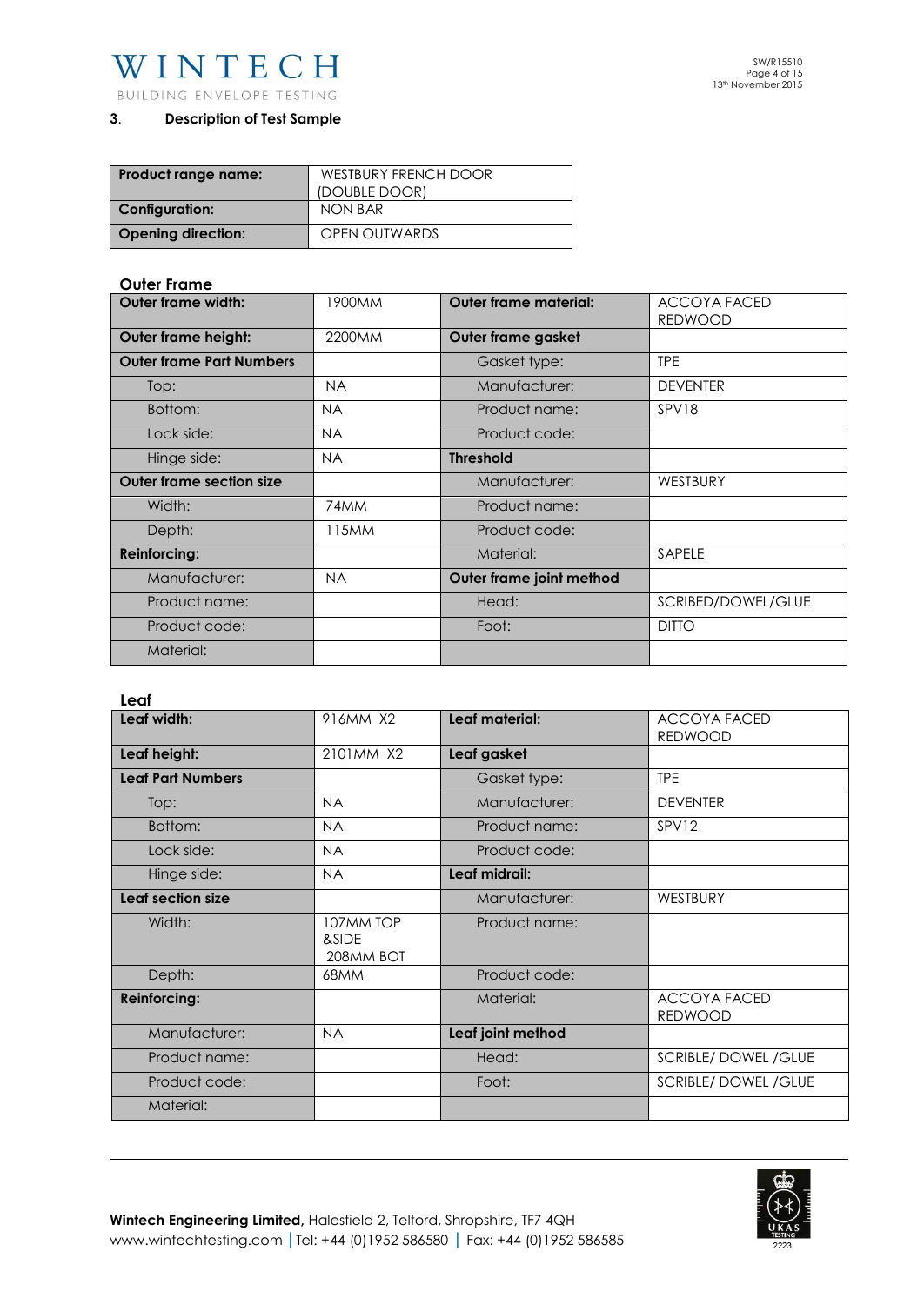# WINTECH

BUILDING ENVELOPE TESTING

## **Glazing**

| <b>Glass unit UPPER</b> |                                    | <b>Glazing gasket</b>       |                     |
|-------------------------|------------------------------------|-----------------------------|---------------------|
| Manufacturer:           | <b>ST</b><br>GOBAIN/Planith<br>erm | Gasket type:                | SILICONE CAP        |
| Inner thickness:        | <b>4MM TOUGH</b>                   | Manufacturer:               | <b>DOW CORNING</b>  |
| Spacer material:        | 20MM<br><b>THERMOBAR</b>           | Product name:               |                     |
| Outer thickness:        | <b>4MM TOUGH</b>                   | Product code:               |                     |
| Solid panel LOWER       | <b>INSULATED MDF</b><br>no capping | <b>Glazing clip</b>         |                     |
| <b>Bead</b>             |                                    | Manufacturer:               | <b>NA</b>           |
| Manufacturer:           | WESTBURY                           | Product name:               |                     |
| Product name:           |                                    | Product code:               |                     |
| Product code:           |                                    | <b>Glazing tape details</b> |                     |
| Bead size:              | 17X17                              | Manufacturer:               | <b>TECHNIBOND</b>   |
| <b>Bead material:</b>   | <b>ACCOYA</b>                      | Product name:               | <b>DOUBLE SIDED</b> |
|                         |                                    | Product code:               | HTA/HSA             |

## **Hardware**

|                             | Manufacturer:         | Product description:    | Product code:         | Quantity:      |
|-----------------------------|-----------------------|-------------------------|-----------------------|----------------|
| Hinges                      | <b>SIMONSWERK</b>     | 100X125 BRASS           | P1262                 | 6              |
| Hinge fixing:               | <b>SCREWS</b>         | 32MM X 5.5MM            |                       |                |
| Hinge protectors:           | YALE                  | TO TOP & BOT HINGE ONLY | <b>BOLT P125</b>      | $\overline{4}$ |
| Hinge protector<br>fixings: | <b>SCREWS</b>         | 25MM X 3.5MM            |                       |                |
| Door lock:                  | <b>WINKHAUS</b>       | FAB SLAVE/STV FGP COBRA | 4934372/2930691       | <b>SET</b>     |
| Door lock fixings:          | <b>SCREWS</b>         | 40MM X 4MM              |                       |                |
| Cylinder:                   | <b>TITON</b>          | 3 STAR WITH THUMB TURN  | <b>TS007 ASTERION</b> |                |
| Cylinder fixing:            | <b>TITON</b>          | <b>MACHINE SCREW</b>    |                       |                |
| Handle:                     | <b>CARLISLE BRASS</b> | <b>STELLA</b>           |                       |                |
| Handle fixings:             | <b>CARLISLE BRASS</b> | <b>MACHINE SCREW</b>    |                       | $\mathbf{2}$   |
| <b>Touch Bar</b>            | <b>NA</b>             |                         |                       |                |
| Cylinder Support            | <b>NIL</b>            |                         |                       |                |
| Cylinder<br>Escutcheon      | <b>NA</b>             |                         |                       |                |
| Keeps: TOP                  | <b>WINKHAUS</b>       | TOP F24RAD              | 2933744               |                |
| Keep fixings:               | <b>SCREWS</b>         | 40MM X 4MM              |                       |                |
| Keep BOTTOM                 | <b>WINKHAUS</b>       | <b>BOT TKRU2420</b>     | 4964501               |                |
|                             |                       |                         |                       |                |
| Additional<br>Hardware:     |                       |                         |                       |                |

See Section 7 for test sample drawings as supplied by Westbury Windows and Joinery Ltd.

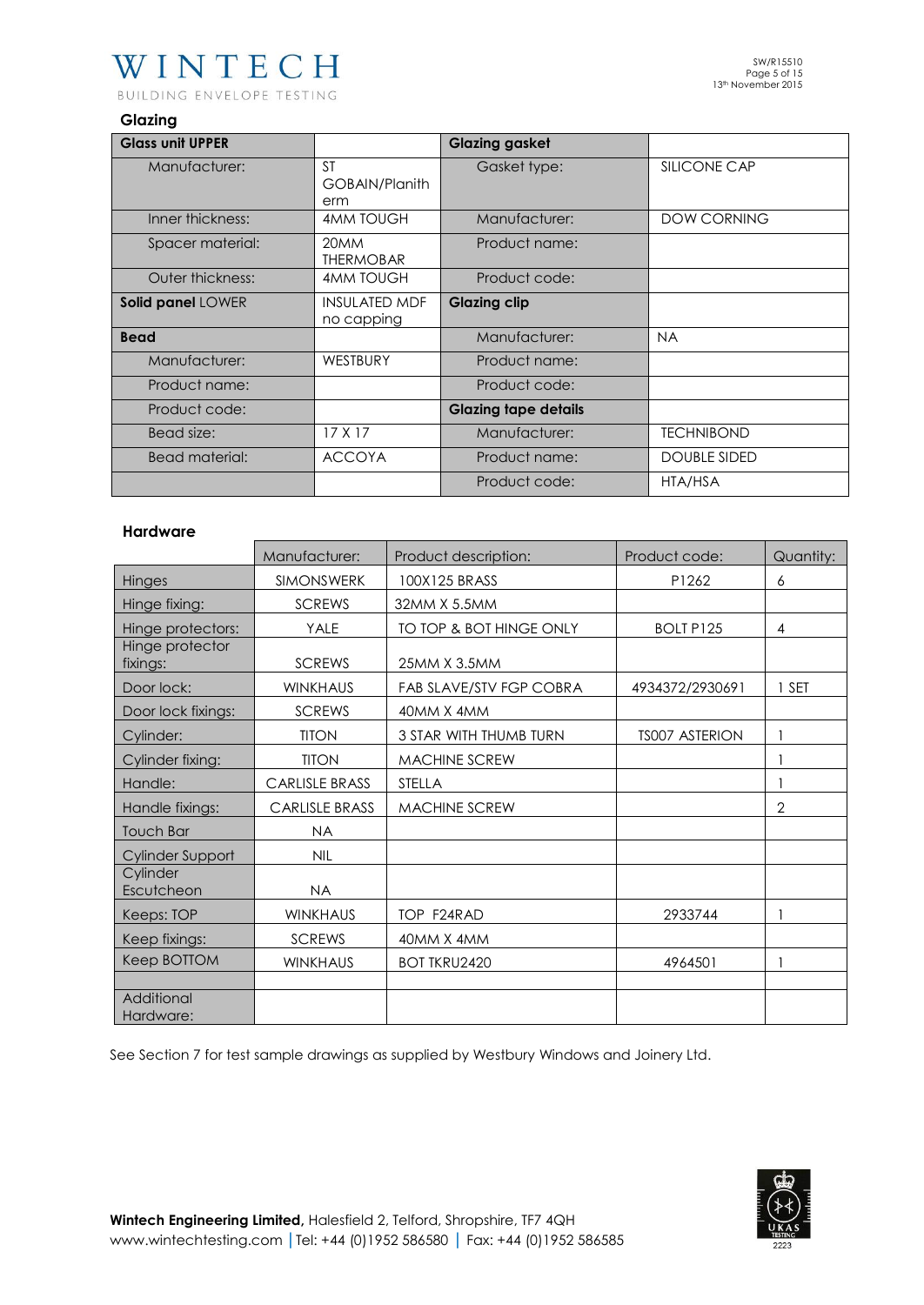#### **4. Test Arrangement**

#### **4.1 Test Chamber**

A window specimen, supplied for testing in accordance with the relevant British and European Standards, was mounted into a rigid test chamber. The pressure within the chamber was controlled by means of a centrifugal fan and a system of ducting and valves. The static pressure difference between the outside and inside of the chamber being measured by means of a liquid manometer.

#### **4.2 Instrumentation**

#### **4.2.1 Static Pressure**

A liquid manometer capable of measuring rapid changes in pressure to an accuracy within 2%, was used to measure the pressure differential across the sample.

#### **4.2.2 Air Flow**

An air flow meter, mounted in the air system ducting was used to measure the airflow required to obtain pressures within the test chamber. The system has the capability of measuring airflow through the sample to an accuracy of ± 5%.

#### **4.2.3 Water Flow**

An in line flow meter, mounted in the spray frame water supply system, was used to measure water flow to the test sample to an accuracy of  $\pm$  5%.

#### **4.2.4 Deflection**

DTI's with an accuracy of 0.1mm were used to measure deflection of principle framing members. These measurement devices were mounted at mid span and as near to the supports of the members and located in such a way that any measurement was not influenced by the application of any loading to the sample. The gauges were mounted as shown in Figure 3.

#### **4.2.5 Temperature & Humidity**

A digital data logger capable of measuring temperature with an accuracy of ± 1°C and humidity with an accuracy of  $\pm$  5 %Rh was used.

#### **4.3 Pressure Generation**

#### **4.3.1 Static Air Pressure**

The air supply system comprised of a centrifugal fan assembly and associated ducting and control valves and was used to create both positive and negative static pressure differentials. The fan provided a constant airflow at the required pressure and period required for the tests.

#### **Note: References are made to both positive and negative pressures in this document, it should be noted that in these instances, positive pressure is when pressure on the weather face of the sample is greater than that on the inside face and vice versa.**

#### **4.4 Water Spray System**

The spray nozzles have a circular full cone spray pattern and a spray angle of 120° (+0°/–10°) at working pressure of 2 – 3 bar and a flow rate of 2 litres/min (± 0.2 litres/min) per nozzle. The nozzles were spaced at 400 mm (± 10mm) along the axis of the spraybar and the nozzles were arranged so that the lateral distance between the outer edge of the surround and the outermost nozzles shall be greater than 50mm but not exceeding 250mm.

The nozzle line was located not more than 150mm above the topmost horizontal joint line of any moving frame or the glazing line of any fixed glazing, in order to provide complete wetting of the adjacent

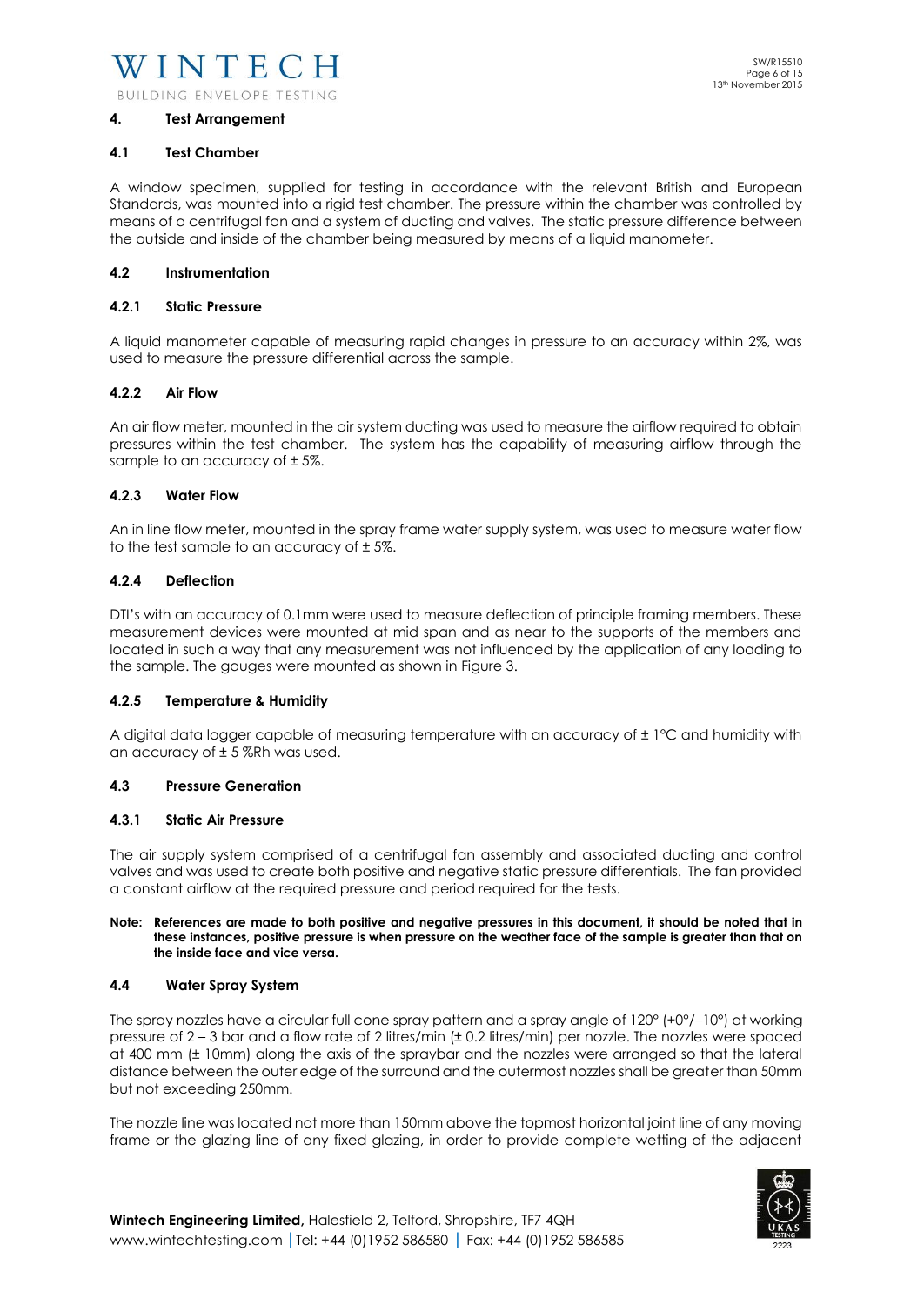

horizontal frame member(s). The nozzle line was also located at a distance of 250mm (+10mm/- 0mm) from the external face of the specimen as defined by the outermost external joint plane of moving parts or the glazing plane of fixed parts.

#### Figure 1 – Test arrangement

GENERAL ARRANGEMENT OF A TYPICAL TEST CHAMBER



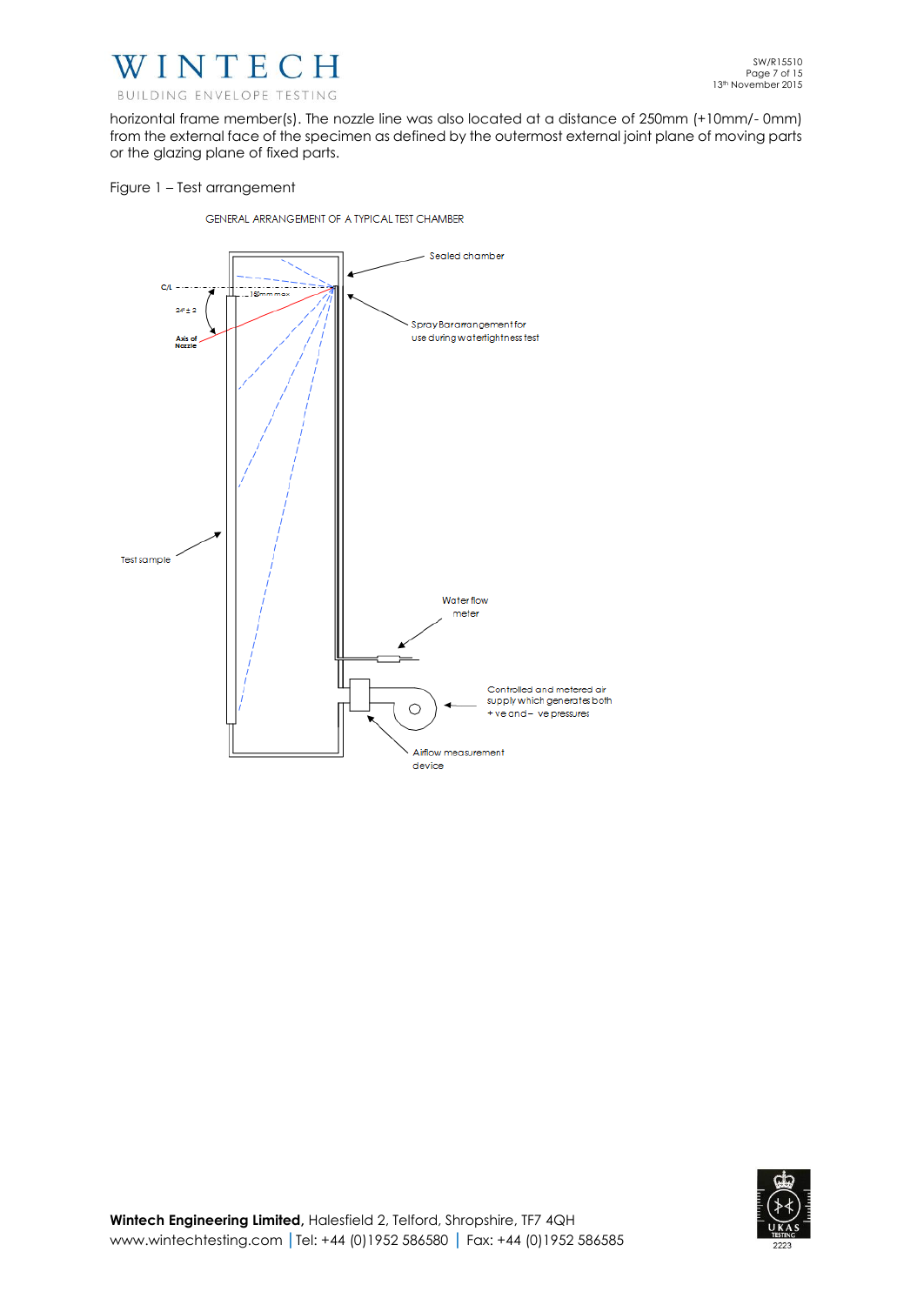

#### **5. Test Procedures**

#### **5.1 Sequence of Testing**

- 1. Air Permeability Infiltration
- 2. Air Permeability Exfiltration
- 3. Watertightness
- 4. Wind Resistance P1
- 5. Wind Resistance P2
- 6. Repeat Air Permeability Infiltration
- 7. Repeat Air Permeability Exfiltration
- 8. Wind Resistance P3

#### **Note: Prior to all testing the sample was conditioned for at least 4 hours at between 10 – 30°C & 25 – 75% RH, as required by the relevant testing standards.**

#### **5.2 Air Permeability - Infiltration**

Three (3) preparatory pulses of 660 Pa positive pressure were applied to the test sample and any opening lights opened and closed at least once.

The test results were determined by measuring the rate of air flow through the test chamber whilst subjecting the sample to positive pressure differentials as follows: 50, 100, 150, 200, 250, 300, 450 and 600 Pa, each step being held for at least 10 seconds.

Leakage through the test chamber and joints between the chamber and test sample was determined by sealing the sample with adhesive tape and polythene sheeting and measuring the air flows at the above pressures. The preparation pulses and test sequence were then repeated with the sample unsealed and the difference between readings being the air leakage through the test sample.

#### **5.3 Air Permeability - Exfiltration**

Three (3) preparatory pulses of 660 Pa negative pressure were applied to the test sample and any opening lights opened and closed at least once.

The test results were determined by measuring the rate of air flow through the test chamber whilst subjecting the sample to positive pressure differential as follows: 50, 100, 150, 200, 250, 300, 450 and 600 Pa, this step being held for at least 10 seconds.

Leakage through the test chamber and joints between the chamber and test sample was determined by sealing the sample with adhesive tape and polythene sheeting and measuring the air flows at the above pressures. The preparation pulses and test sequence were then repeated with the sample unsealed and the difference between readings being the air leakage through the test sample.

#### **5.4 Watertightness**

Any opening lights were opened and closed at least once before testing. Water was then sprayed on to the sample as per section 4.4, for 15 minutes at 0 Pa. The water spray continued and the pressure was increased in the following increments: 50, 100, 150, 200, 250, 300, 450, 600 and 750Pa (each stage being held for 5 minutes).

The interior face of the sample was continuously monitored for water ingress throughout the test.

#### **5.5 Wind Resistance**

#### **5.5.1 Wind Resistance – P1**

Three pressure pulses were applied to the test sample equal to 1320 Pa positive pressure (Pressure P1 + 10%) and each peak held for at least 3 seconds. After returning to zero pressure, all sensors were then zeroed.

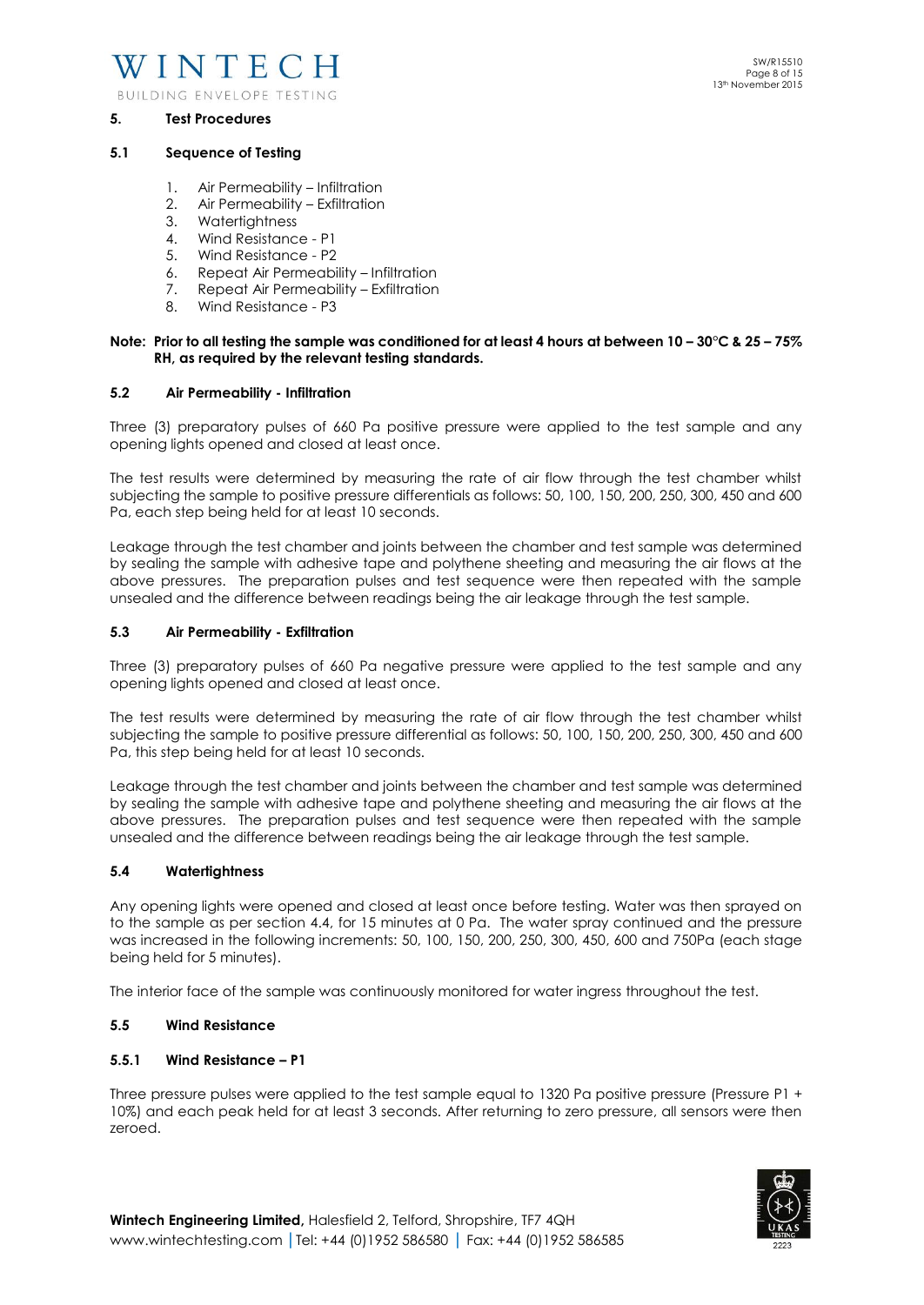

Peak test of 1200 Pa was applied at a rate not exceeding 100 Pa/sec, either incrementally or continuously. Once the peak pressure was reached, it was maintained for a period of 30 seconds, and the required frontal deflections were recorded. The pressure was then reduced to 0 Pa, at a rate not greater than 100 Pa/sec, and the residual deformation was recorded within  $60 \pm 5$  secs of returning to 0 Pa.

The test was then repeated at Negative pressure.

After each of the above tests, the sample was checked for damage in a manner described in the test standard.

#### **5.5.2 Wind Resistance – P2**

The sample was subjected to 50 cycles including negative & positive pressures.

The first step was at a test pressure of 600 Pa negative pressure and followed by 600 Pa positive pressure, as was the last of the sequence of 50 cycles. The time in which the variation from – 600 Pa and + 600 Pa and the reverse was 7 secs ( $\pm$  3 secs), with each peak being maintained for 7 secs ( $\pm$  3 secs).

Following completion of the required 50 cycles, all moving parts of the test sample were opened and closed and note was taken of any damage or defects.

The standard then requires that a repeat air permeability test is conducted prior to a Safety test.

#### **5.5.3 Wind Resistance – P3**

The safety test consisted of one cycle of a negative and positive test pressures, with the peak test pressure being 1800 Pa and negative test pressure applied first.

The time in which the variation from 0 Pa to  $-1800$  Pa and back to 0 Pa was 7 secs ( $\pm$  3 secs) between each stage, with the peak being maintained for 7 secs (± 3 secs).

Positive test pressure was applied following a 7 secs (± 3 secs) rest at 0 Pa. Variation from 0 Pa to + 1800 Pa and back to 0 Pa was the same duration as for the negative test pressure P3.

Following completion of the test, the sample was checked to ensure it stayed closed and any parts of the sample which had come detached were recorded.

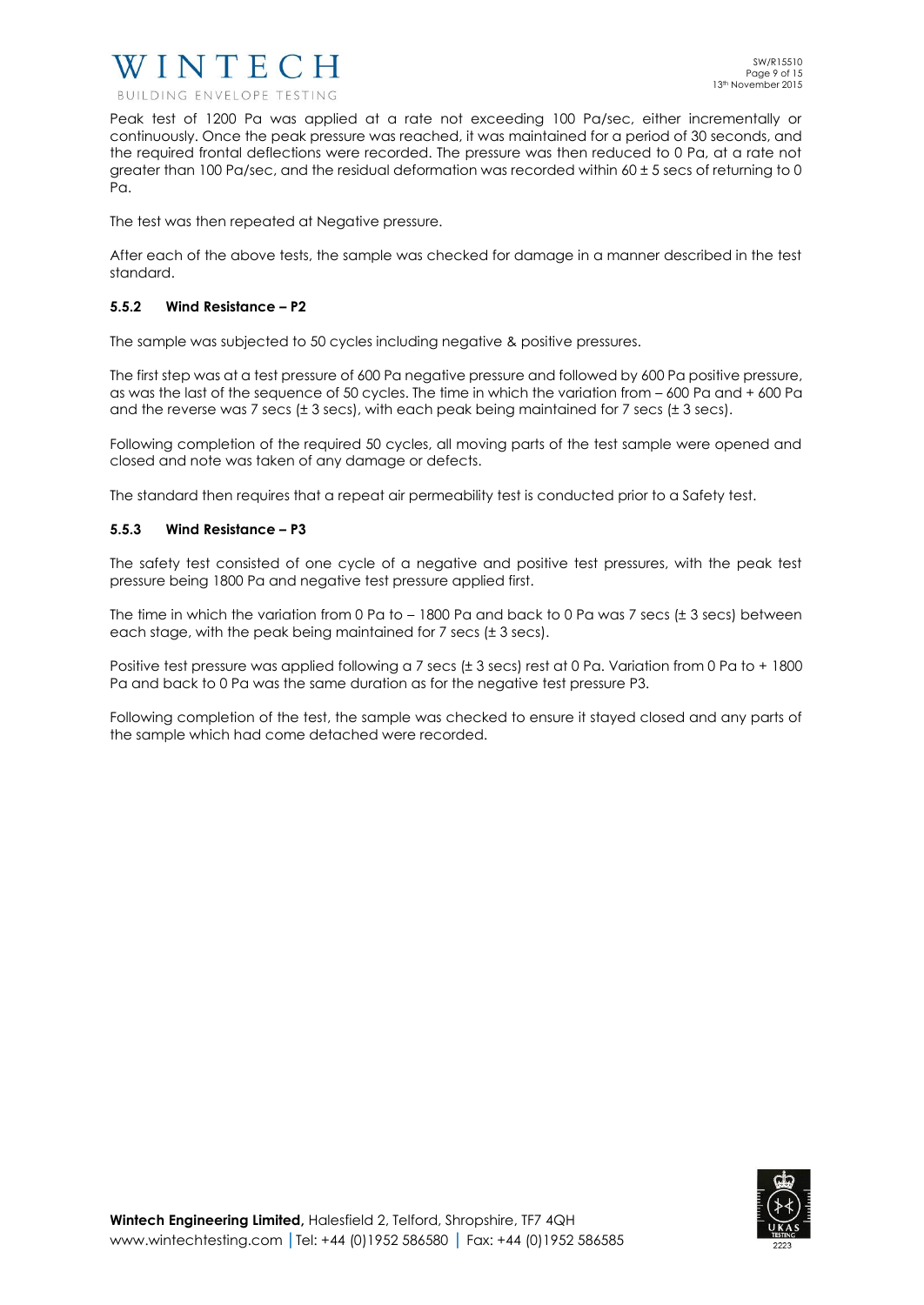WINTECH BUILDING ENVELOPE TESTING

#### **6. Test Results**

#### **6.1 Lab Conditions**

The conditions measured inside the laboratory were as follows:

| Temperature | <b>Humidity</b> | <b>Atmospheric Pressure</b> |
|-------------|-----------------|-----------------------------|
| ∘∼          | %rh             | kPa                         |
|             |                 |                             |

#### **6.2 Air Permeability**

#### **6.2.1 Reference Air Permeability**

| <b>Class</b> | Reference air permeability @ 100 Pa<br>based on Area<br>$(m^3/h/m^2)$ | Reference air permeability @ 100 Pa<br>based on length of opening joint<br>$(m^3/h/m)$ |
|--------------|-----------------------------------------------------------------------|----------------------------------------------------------------------------------------|
|              | Not Tested                                                            | Not Tested                                                                             |
|              | 50                                                                    | 12.50                                                                                  |
|              | ヘフ                                                                    | 6.75                                                                                   |
|              |                                                                       | 2.25                                                                                   |
|              |                                                                       | 0.75                                                                                   |

The required air permeability figures for all additional pressure steps in all classifications were calculated using the equation given in BS EN 12207: 2000.

#### **6.2.2 Air Permeability – Results**

| Calculated area of test sample    | 4.18 $m2$         |
|-----------------------------------|-------------------|
| Measured length of opening joints | $11.64 \text{ m}$ |

#### **6.2.2.1 Initial Air Permeability Tests 1 & 2**

| Pressure<br>Differential<br>Pα | Air Permeability Rate<br>Infiltration & Exfiltration Tests<br>$m^3/hr/m^2$ - Area |            | Air Permeability Rate<br>Infiltration & Exfiltration Tests<br>$m^3/hr/m$ - Length of Joint |            |            |         |
|--------------------------------|-----------------------------------------------------------------------------------|------------|--------------------------------------------------------------------------------------------|------------|------------|---------|
|                                | Test No. 1                                                                        | Test No. 2 | Average                                                                                    | Test No. 1 | Test No. 2 | Average |
| 50                             | 0.28                                                                              | 0.31       | 0.29                                                                                       | 0.10       | 0.11       | 0.11    |
| 100                            | 0.42                                                                              | 0.89       | 0.66                                                                                       | 0.15       | 0.32       | 0.24    |
| 150                            | 0.52                                                                              | 1.60       | 1.06                                                                                       | 0.19       | 0.57       | 0.38    |
| 200                            | 0.66                                                                              | 2.21       | .43                                                                                        | 0.24       | 0.79       | 0.51    |
| 250                            | 0.70                                                                              | 3.07       | .89                                                                                        | 0.25       | $\cdot$ 1  | 0.68    |
| 300                            | 0.75                                                                              | 4.08       | 2.42                                                                                       | 0.27       | .47        | 0.87    |
| 450                            | 0.99                                                                              | 8.47       | 4.73                                                                                       | 0.35       | 3.05       | .70     |
| 600                            | .24                                                                               | 17.01      | 9.13                                                                                       | 0.45       | 6.12       | 3.28    |

## **6.2.2.1 Repeat Air Permeability Tests 6 & 7**

| Pressure<br>Differential | Air Permeability Rate<br>Infiltration & Exfiltration Tests<br>$m^3/hr/m^2$ - Area |            |         | Air Permeability Rate<br>Infiltration & Exfiltration Tests<br>m <sup>3</sup> /hr/m - Length of Joint |            |         |
|--------------------------|-----------------------------------------------------------------------------------|------------|---------|------------------------------------------------------------------------------------------------------|------------|---------|
| Pa                       | Test No. 6                                                                        | Test No. 7 | Average | Test No. 6                                                                                           | Test No. 7 | Average |
| 50                       | 0.40                                                                              | 0.38       | 0.39    | 0.14                                                                                                 | 0.14       | 0.14    |
| 100                      | 0.63                                                                              | 1.10       | 0.87    | 0.23                                                                                                 | 0.40       | 0.31    |
| 150                      | .34                                                                               | 2.37       | 86.1    | 0.48                                                                                                 | 0.85       | 0.67    |
| 200                      | .41                                                                               | 3.48       | 2.44    | 0.51                                                                                                 | 1.25       | 0.88    |
| 250                      | 1.50                                                                              | 5.00       | 3.25    | 0.54                                                                                                 | .80        | 1.17    |
| 300                      | 2.30                                                                              | 6.79       | 4.54    | 0.83                                                                                                 | 2.44       | 1.63    |
| 450                      | 2.30                                                                              | 15.15      | 8.72    | 0.83                                                                                                 | 5.45       | 3.14    |
| 600                      | .29                                                                               | 23.44      | 12.36   | 0.46                                                                                                 | 8.43       | 4.45    |

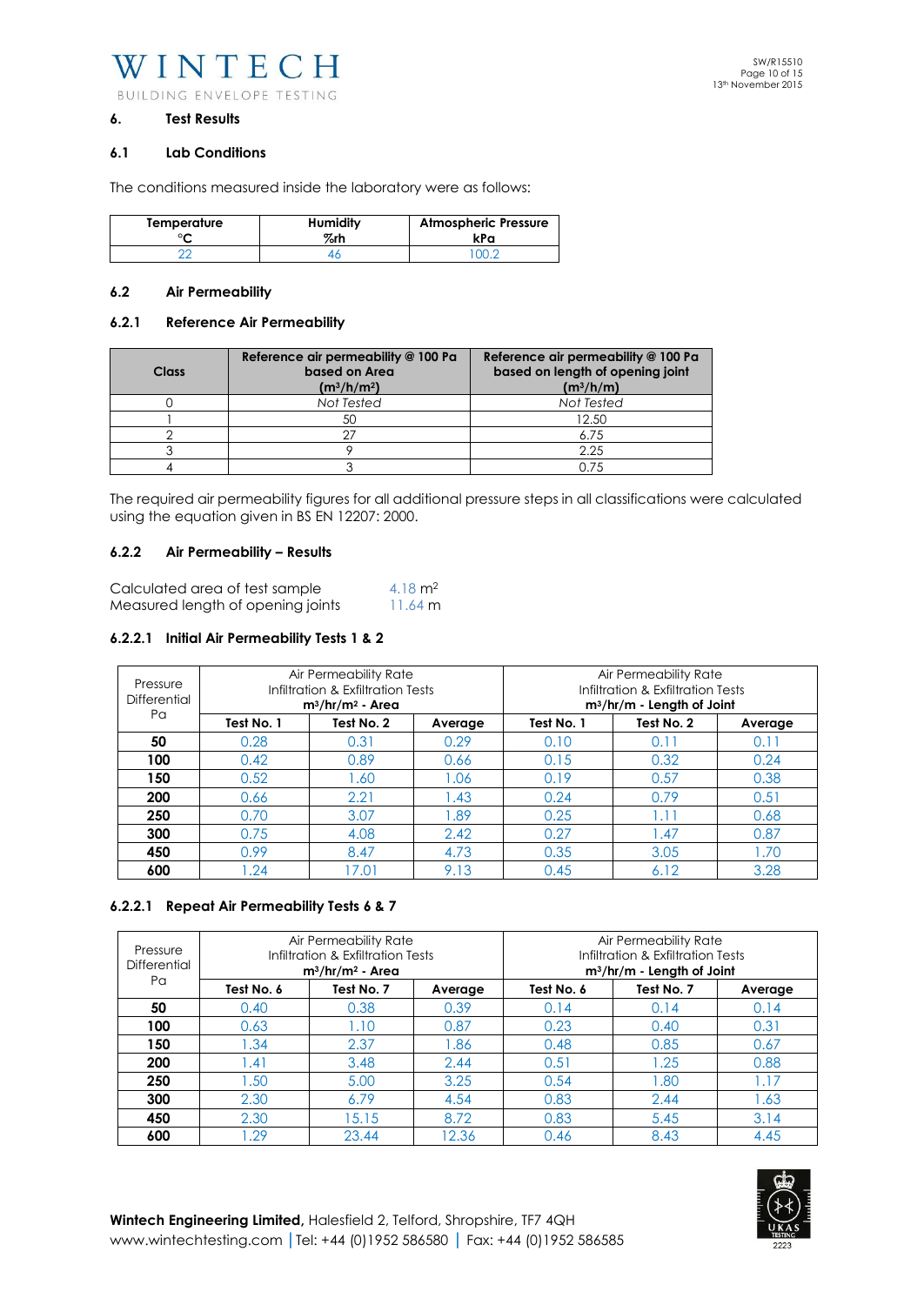## WINTECH

BUILDING ENVELOPE TESTING









#### **6.2.3 Areas of Significant Leakage**

During the test, there were no areas of significant air leakage identified.

| Air Permeability - Classification<br>6.2.4 |  |
|--------------------------------------------|--|
|--------------------------------------------|--|

| <b>Based on Area</b> | <b>Based on Length of</b><br><b>Opening Joint</b> |
|----------------------|---------------------------------------------------|
|                      |                                                   |

Note: The standard uncertainty multiplied by a coverage factor  $k = 2$ , providing a level of confidence of approximately 95%, for the above measurements is  $\pm$  6.86% of the result

## **6.3 Watertightness Testing**

#### **6.3.1 Reference Watertightness Classification**

| <b>Test Pressure</b><br>(Pa) | <b>Classification</b> | <b>Specifications</b>                               |  |
|------------------------------|-----------------------|-----------------------------------------------------|--|
|                              | 0                     | No Requirement                                      |  |
| O                            | 1A                    | Water Spray for 15 mins                             |  |
| 50                           | 2A                    | As Class $1 + 5$ mins                               |  |
| 100                          | 3A                    | As Class $2 + 5$ mins                               |  |
| 150                          | 4A                    | As Class $3 + 5$ mins                               |  |
| 200                          | 5A                    | As Class $4 + 5$ mins                               |  |
| 250                          | 6A                    | As Class $5 + 5$ mins                               |  |
| 300                          | 7A                    | As Class $6 + 5$ mins                               |  |
| 450                          | 8A                    | As Class $7 + 5$ mins                               |  |
| 600                          | <b>9A</b>             | As Class $8 + 5$ mins                               |  |
| >600                         | Exxxx                 | Above 600 Pa, in steps 150 Pa<br>(each step 5 mins) |  |

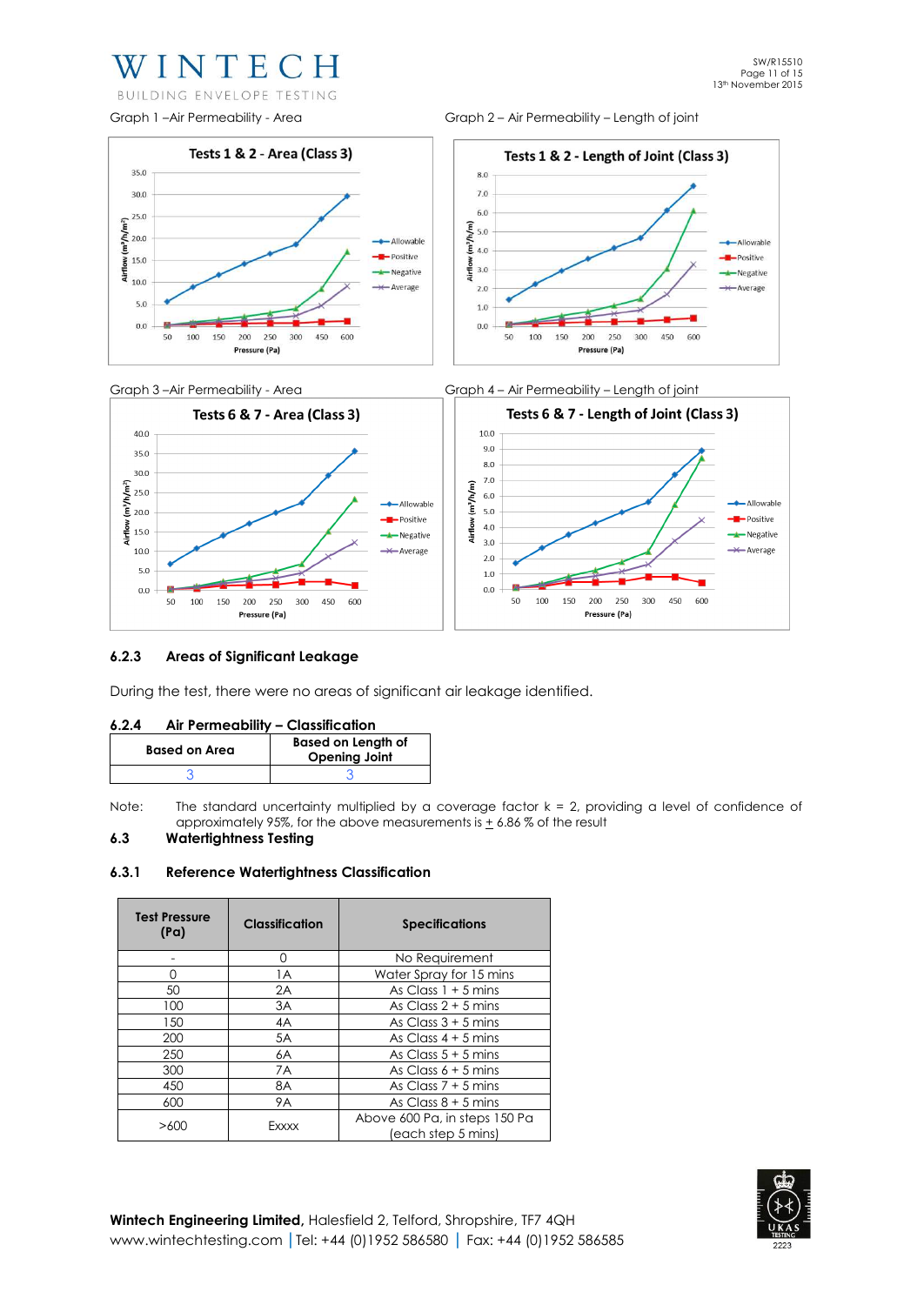

## **6.3.2 Watertightness – Results**

| <b>Water Temperature</b> | 8 |
|--------------------------|---|
| Spray method used        |   |

| <b>Observations</b> |                     |  |  |  |
|---------------------|---------------------|--|--|--|
| Air Pressure (Pa)   | <b>Comments</b>     |  |  |  |
| $0 \times 15$ mins  | No Leakage Observed |  |  |  |
| $50 \times 5$ mins  | No Leakage Observed |  |  |  |
| $100 \times 5$ mins | No Leakage Observed |  |  |  |
| $150 \times 5$ mins | No Leakage Observed |  |  |  |
| $200 \times 5$ mins | No Leakage Observed |  |  |  |
| $250 \times 5$ mins | No Leakage Observed |  |  |  |
| $300 \times 5$ mins | No Leakage Observed |  |  |  |
| $450 \times 5$ mins | No Leakage Observed |  |  |  |
| $600 \times 5$ mins | No Leakage Observed |  |  |  |
| $750 \times 5$ mins | No Leakage Observed |  |  |  |

## **6.3.3 Watertightness - Classification**

| <b>Overall Classification</b> |  |
|-------------------------------|--|
| F750                          |  |

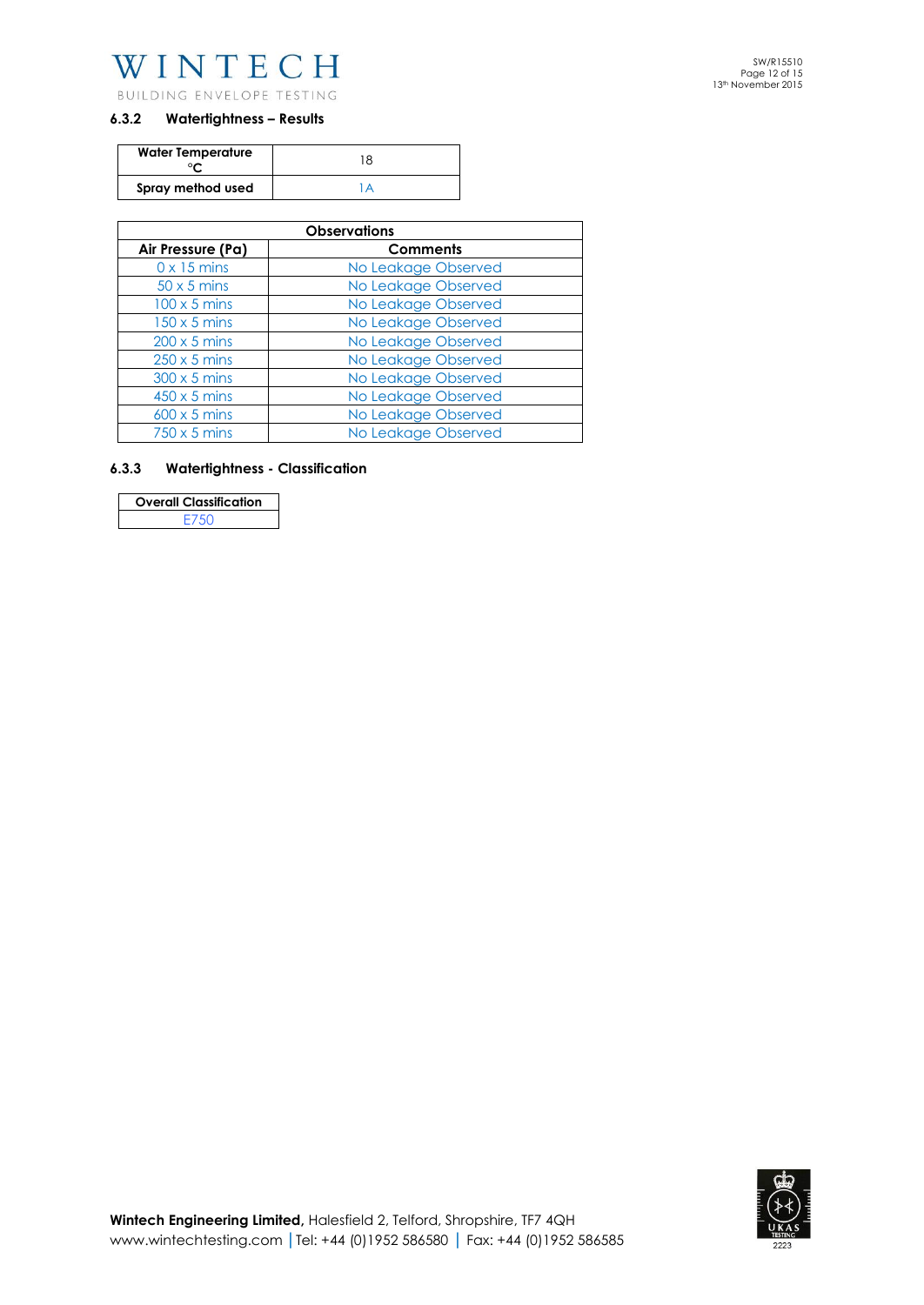WINTECH

BUILDING ENVELOPE TESTING

#### **6.4 Wind Resistance**

#### **6.4.1 Reference Wind Resistance Classification**

Classification of Wind Load

|       | Test Pressures (Pa) |                |                |  |  |
|-------|---------------------|----------------|----------------|--|--|
| Class | P <sub>1</sub>      | P <sub>2</sub> | P <sub>3</sub> |  |  |
|       |                     | Not Tested     |                |  |  |
|       | 400                 | 200            | 600            |  |  |
| 2     | 800                 | 400            | 1200           |  |  |
| 3     | 1200                | 600            | 1800           |  |  |
|       | 1600                | 800            | 2400           |  |  |
| 5     | 2000                | 1000           | 3000           |  |  |
| Fvvvv | <b>YYYY</b>         | xyxy(y05)      | xyxy(y 5)      |  |  |

Exxxx xxxx xxxx (x 0.5) xxxx (x 1.5) Note The test pressure, P2, is repeated 50 times. Specimens tested with wind loads above class 5 are classification

Classification of Deflection

| Class | <b>Relative Frontal Deflection</b> |
|-------|------------------------------------|
|       | $<$ L/150                          |
|       | $<$ L/200                          |
|       | $<$ $/300$                         |

Overall Wind Load Classification

| <b>Wind Load</b> | <b>Relative Frontal Deflection Class</b> |                |                |  |
|------------------|------------------------------------------|----------------|----------------|--|
| Class            |                                          |                |                |  |
|                  | A <sub>1</sub>                           | B۱             | . .            |  |
|                  | A <sub>2</sub>                           | B <sub>2</sub> | C2             |  |
|                  | A <sub>3</sub>                           | B <sub>3</sub> | С3             |  |
|                  | A4                                       | <b>B4</b>      | C4             |  |
|                  | A <sub>5</sub>                           | B <sub>5</sub> | C <sub>5</sub> |  |
| Fxxxx            | AFxxxx                                   | <b>BExxxx</b>  | $\Gamma$ Fxxxx |  |

#### **6.4.2 Test 4 – Wind Resistance – P1 Results**

| Member<br><b>Under Test</b> | Test Pressure<br>Pa | <b>Maximum</b><br><b>Deflection</b><br>mm | <b>Residual</b><br><b>Deformation</b><br>mm | <b>Deflection</b><br><b>Class</b> | <b>Relative</b><br>Frontal<br><b>Deflection</b> |
|-----------------------------|---------------------|-------------------------------------------|---------------------------------------------|-----------------------------------|-------------------------------------------------|
| Member A                    | 1200                |                                           | 0.C                                         | Class C                           | /456                                            |
|                             | $-1200$             |                                           | $-0.1$                                      | Class C                           | /302                                            |

Note Calculation of deformation was conducted using formula (02-(03+01)/2). Following the above tests, there was no visible damage to the test sample when viewed as required by the test standard.

The standard uncertainty multiplied by a coverage factor  $k = 2$ , providing a level of confidence of approximately 95%, for the above measurements is + 2.4 % of the result.

#### **6.4.3 Test 5 – Wind Resistance – P2 Results**

An inspection carried out following Test 5 – Wind Resistance, P2, after 50 cycles at both positive and negative pressure testing at 600 Pa, showed no evidence of any permanent deformation or damage to the test sample.



SW/R15510 Page 13 of 15 13th November 2015

Exxxx, where xxxx is the actual test pressure P1.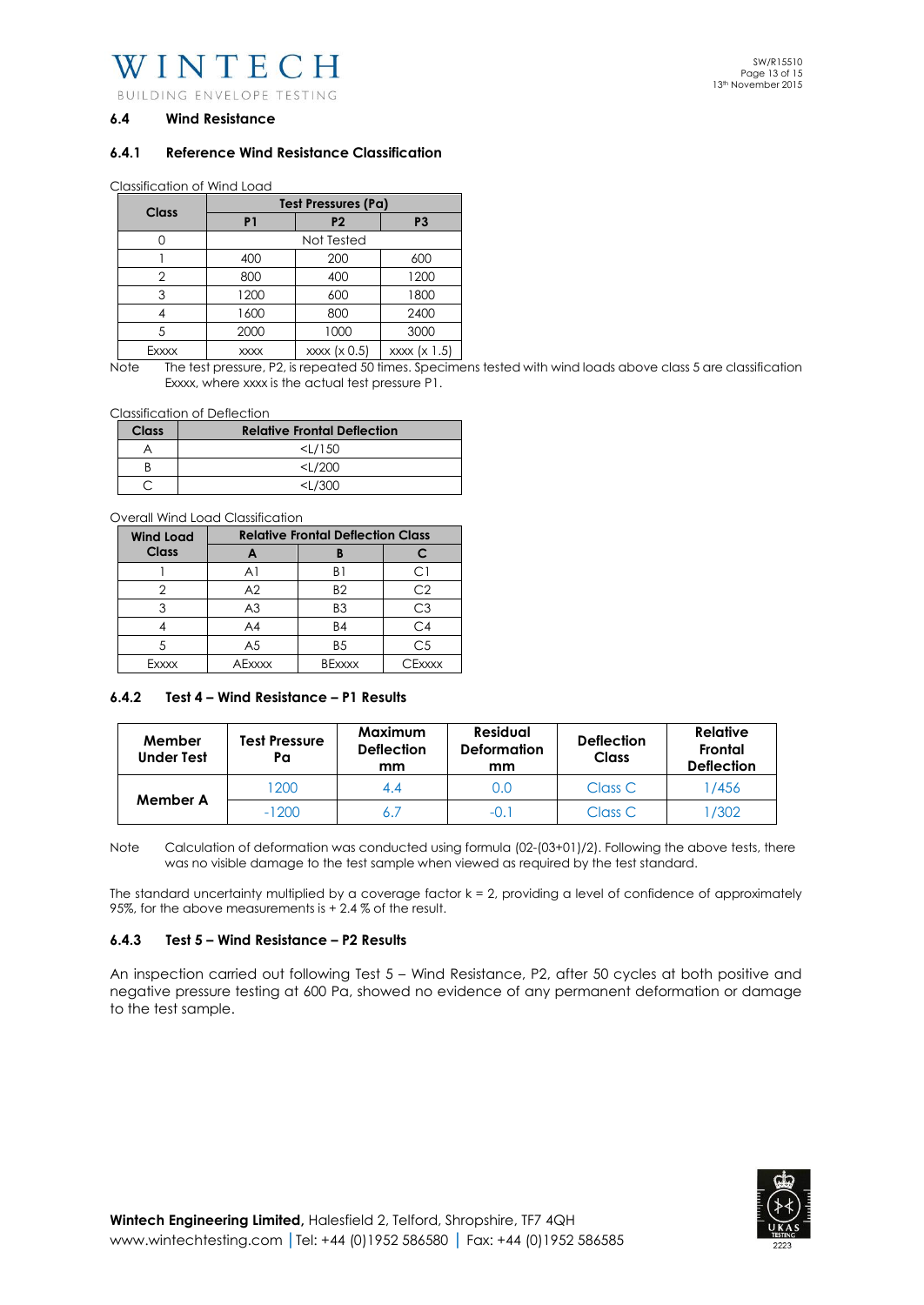

#### **6.4.4 Test 8 – Wind Resistance – P3 Results**

An inspection carried out following Test 8 – Wind Resistance, P3, after both positive and negative pressure testing at 1800 Pa, showed no evidence of any permanent deformation or damage to the test sample.

Figure 2 – Position of deflection measurement sensors



**6.4.5 Wind Resistance - Classification** 

| <b>Overall Classification</b> |  |
|-------------------------------|--|
| - 3                           |  |